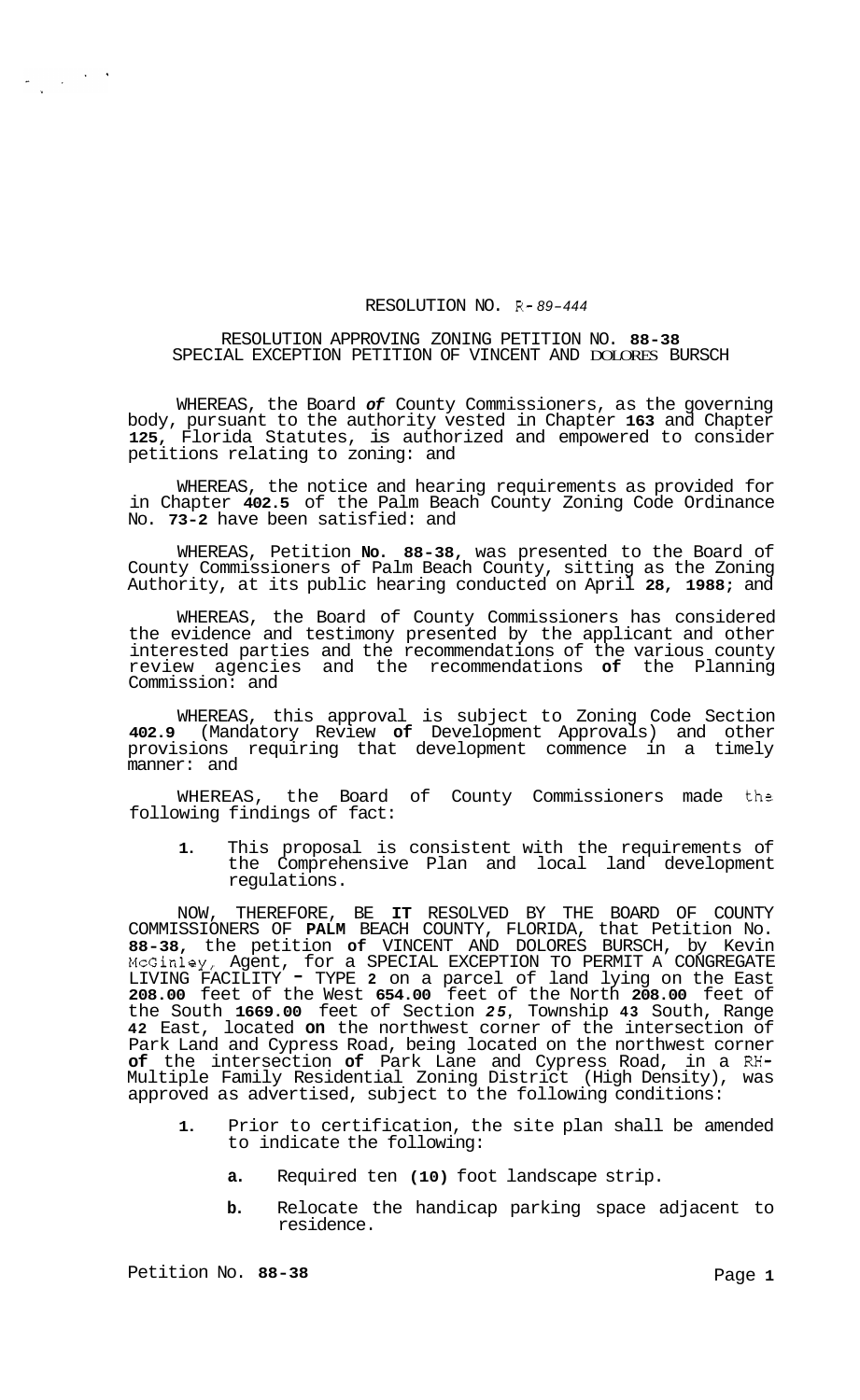c. Tabular data to include total number of Staff.

- **2.**  Submit a program for eradication of prohibited species on site and permitted alternative hedge material.
- **3.**  The proposal shall be restricted to a central cooking facility and consumption of food. **No** food preparation in individual living quarters shall be permitted.
- **4.**  The maximum number of residents shall be limited to twelve **(12)** persons, including resident staff. Occupancy shall be limited to adults only.
- **5.**  Outdoor lighting used to illuminate the premises shall be low intensity and directed away from adjacent properties and streets, shining only on the subject site.
- *6.*  Submit to the Zoning Division an elevation drawing **of**  proposed addition to existing residence.
- *7.*  The developer shall retain the stormwater runoff in accordance with all applicable agency requirements in effect at the time of the permit application. However, at a minimum, this development shall retain on-site three **(3)** inches **of** the stormwater runoff generated by a three **(3)** year-one **(1)** hour storm **as** required by the Permit Section, Land Development Division. The drainage system shall be maintained in an acceptable condition as approved by the County Engineer. In the event that the drainage system is not adequately maintained as determined by the County Engineer, this matter will be referred to the Code Enforcement Board for enforcement.
- **8.**  The property owner shall convey for the ultimate right- of-way for a "Safe Corner" at Cypress Road and Park Lane within *90* days of the approval of the Resolution approving this project.
- **9.**  The developer shall pay a Fair Share Fee in the amount and manner required by the "Fair Share Contribution for Road Improvements Ordinance" as it presently exists or as it may from time *to* time **be** amended, The Fair Share fee for this project presently is **\$804.00 (30** trips **X \$26.79** per trip) ,
- **10.**  The application and engineering plans, calculations, to construct well and/or septic tank must **be** submitted to the Health Department prior *to* site plan approval (or prior to issuance of Building Permit for straight rezoning).
- **11.**  Failure to comply with the conditions herein may result in the denial or revocation **of a** building **permit;** the issuance of a stop work order; the denial of a Certificate of Occupancy on any building or structure; or the denial or revocation **of** any permit **or** approval